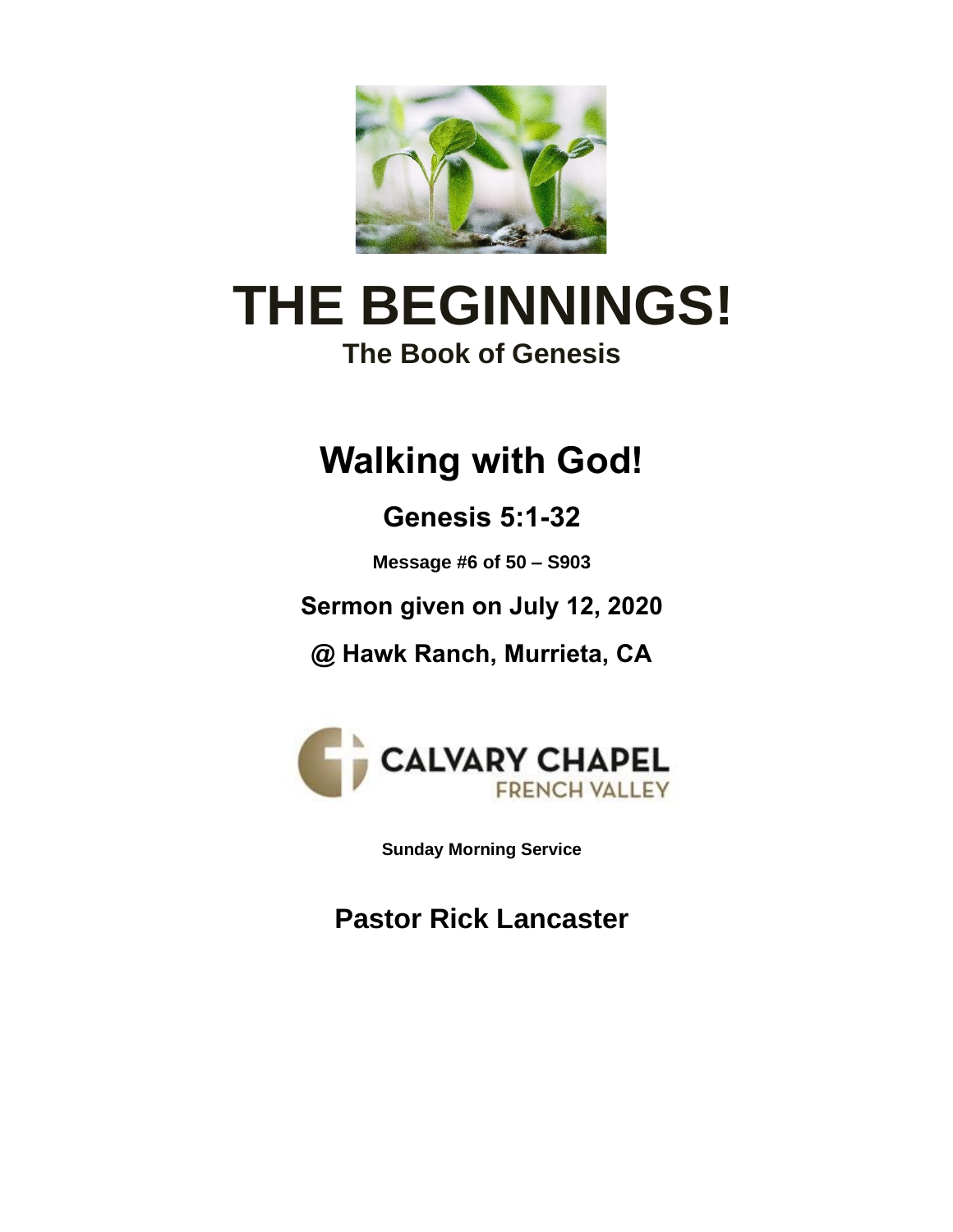## **Walking with God!**

### *Genesis 5:1-32*

#### **Opening Comments**

- Good morning turn to **Genesis 5**
- Today we continue our journey through **Genesis: THE BEGINNINGS!**
- Everything or everyone who touches our lives in any way influences us in some way – either for good or for bad
- Either toward righteousness or toward wickedness and evil
- Either toward God or away from Him
- Toward His will or against it
- The influence is usually imperceptible, but you are changing
- There is a tree in Aruba the Divi tree (**Picture of Divi tree)**
- Because the wind almost always blows from the East, the tree leans heavily toward the West
- That didn't happen overnight
- For the entire life of the tree the wind has been influencing it to grow that way
- The tree has no control over that influence, it simply yields to it
- Each of us has been influenced by the world system, by the media, by our education, by our entertainment, by our parents, by our friends
- And chances are that you were not aware of that influence
- But you are a product of that influence
- The big difference between us and that Divi tree is that we can choose not to be influenced by something
- As adults, we are capable of choosing what does or does not influence us
- We will grow in the way that we are allowing ourselves to be influenced
- For example, Paul says choosing the right friends is important **1 Corinthians 15:33**

**Do not be deceived: "Evil company corrupts good habits."**

• The world is the way that it is because most of the people in the world are allowing themselves to be influenced by the wrong things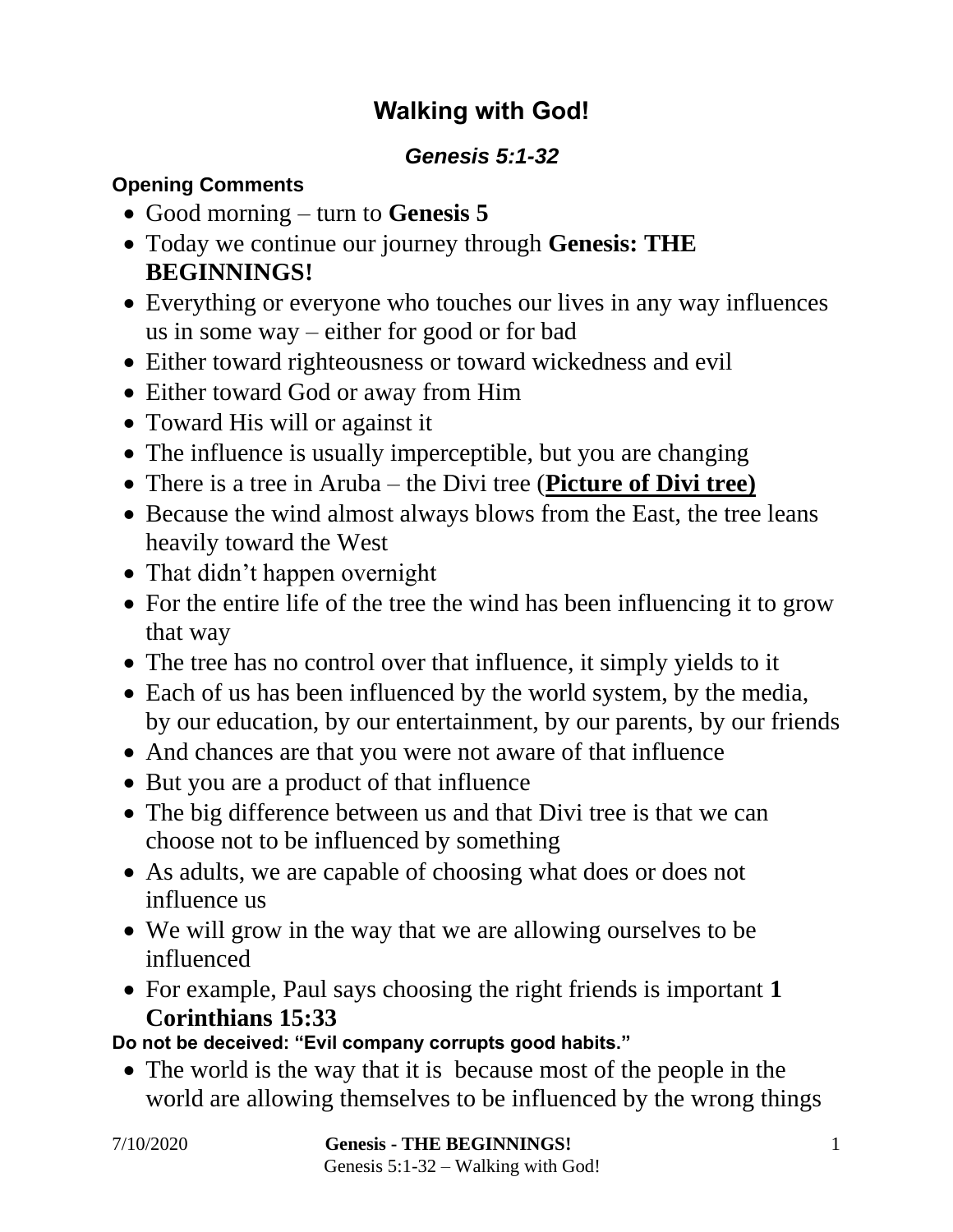- If you are alive, you are being influenced by something
- And if that influence is determining how you grow and develop shouldn't we be deliberate about what or who is influencing us
- In this text we will see the who and what that influences us to the best growth possible
- Let's pray and then get into our text for today
- **Pray**

### **Teaching**

- **Walking with God!**
- Let's look at chapter 5
- **Genesis 5:1-5**
- Adam lived 930 years that sounds like a long time because we think someone 100 is ancient
- Death was not God's plan for human existence
- The Tree of Life would have allowed them to live until God was ready to take them to heaven
- In the next chapter we see God putting a limit on human life on earth **Genesis 6:3**

**And the LORD said, "My Spirit shall not strive with man forever, for he** *is* **indeed flesh; yet his days shall be one hundred and twenty years."**

- The oldest living person is Kane Tanaka 117 year old woman-Japan
- In Adam's day to be 120 years old was still young
- I am going to read through the whole genealogy and then look at one of them more closely

• **Genesis 5:6-32**

- Ten generations covering about 1,550 years
- Jump back to verse 21 at Enoch
- **Genesis 5:21-23**
- Enoch only 365 years significantly less than previous generations
- The next verse tells us there was something noteworthy about Enoch's life
- **Genesis 5:24a**
- 'walked with God' Enoch lived his life in close communion with God – closer than anyone else in his family or generation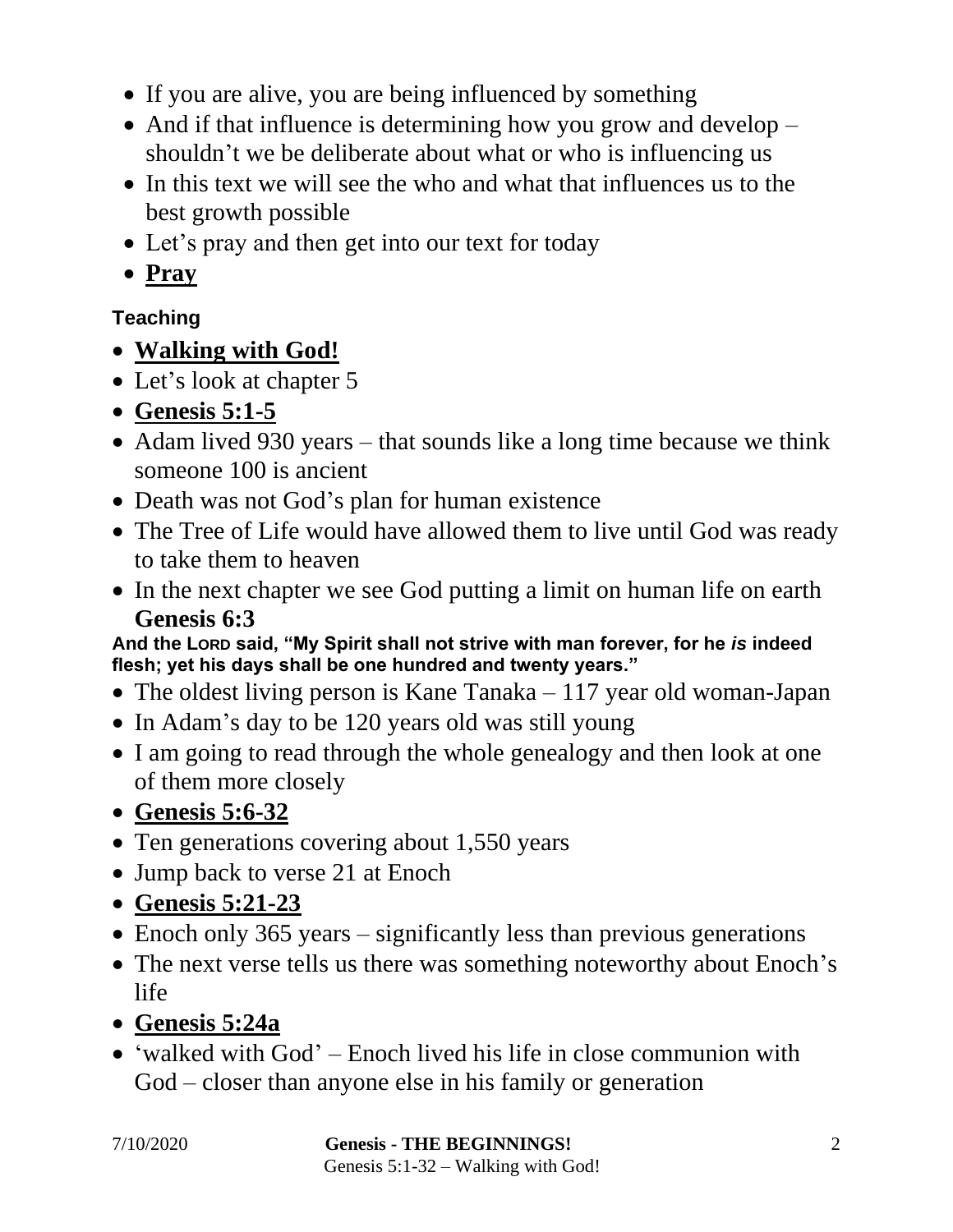- Most were following the way of Cain doing their own thing living life on their terms
- Only one other person received such a description, Enoch's greatgrandson Noah
- The epistle of **Jude 14-15** tells us a little about Enoch

**Now Enoch, the seventh from Adam, prophesied about these men also, saying, "Behold, the Lord comes with ten thousands of His saints, to execute judgment on all, to convict all who are ungodly among them of all their ungodly deeds which they have committed in an ungodly way, and of all the harsh things which ungodly sinners have spoken against Him."**

- Part of walking with God included being a spokesperson for God to the world around him
- Most of the world was following the way of Cain
- In three more generations, judgment was coming through the Flood
- The writer of **Hebrews 11:5-6** also speaks of Enoch

**By faith Enoch was taken away so that he did not see death, "and was not found, because God had taken him"; for before he was taken he had this testimony, that he pleased God. But without faith it is impossible to please Him, for he who comes to God must believe that He is, and that He is a rewarder of those who diligently seek Him.**

- One of the things that constantly fills my heart with wonder is the fact that my life or anyone's life can please God – bring Him pleasure or satisfaction
- That reminds us that our lives are important, and that God cares about what we do with our lives
- Enoch lived by faith and his life pleased God
- We need to remember that faith is not just about what we believe **Leviticus 26:3; 12**

**3 If you walk in My statutes and keep My commandments, and perform them… <sup>12</sup> I will walk among you and be your God, and you shall be My people.**

- To walk with God is to live in close communion with God in faith and obedience to His revealed Word by the leading of the Holy Spirit in the name of God's Son Jesus
- And don't imagine that was any easier for Enoch than it is for us
- We will see in the next chapter that most of the world was following the way of Cain
- Enoch was surrounded by people who were not walking with God because they didn't want to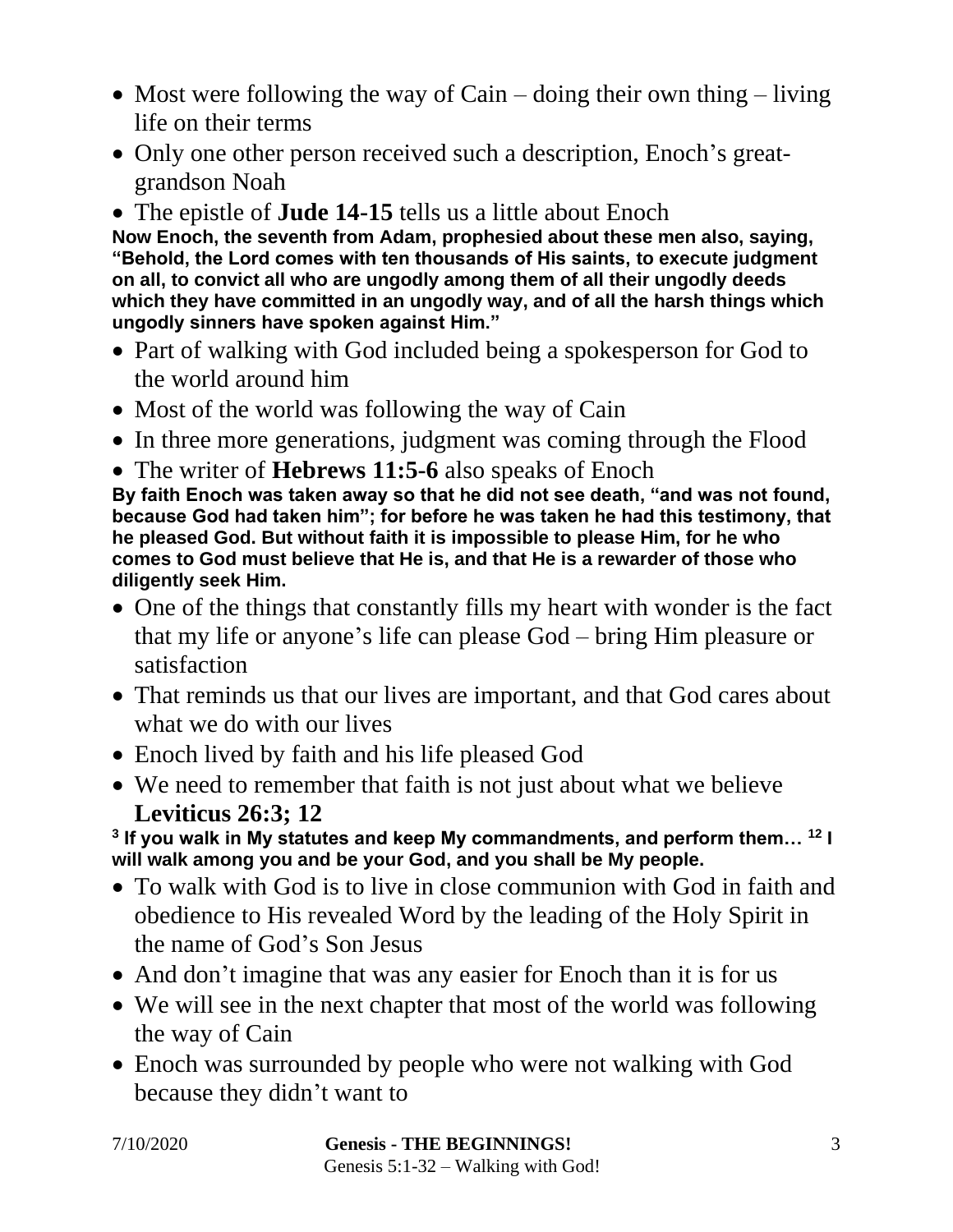- Enoch chose to walk with God, and then God did something radical
- **Genesis 5:24**
- Turn to **1 Thessalonians 4**
- Enoch didn't die God took him doesn't say how he was there and then he wasn't **1 Corinthians 15:51-52**

**Behold, I tell you a mystery: We shall not all sleep, but we shall all be changed in a moment, in the twinkling of an eye, at the last trumpet. For the trumpet will sound, and the dead will be raised incorruptible, and we shall be changed.**

- Because Enoch walked with God, God exempted him from the law of death that was ruling the earth at that time
- It is the hope that we all have as believers in Jesus
- **1 Thessalonians 4:13-18**
- Walking with God doesn't guarantee that we won't die before the Rapture of the church, but we will meet Him in the air regardless
- Enoch lived in an increasingly godless society
- Adam was still alive when Enoch was born
- I wonder if maybe Enoch heard first-hand from Adam about the Garden and having walked with God in the cool of the day
- I wonder if he sensed Adam's regret
- Or maybe he had heard from Seth about what it was like when men first started to call on the name of the Lord
- Enoch chose to be influenced toward God and he chose not to be influenced away from God
- Though the world was different, the temptations were the same **1 Corinthians 10:13**

**No temptation has overtaken you except such as is common to man; but God** *is* **faithful, who will not allow you to be tempted beyond what you are able, but with the temptation will also make the way of escape, that you may be able to bear** *it***.**

• All temptations fall into three categories **1 John 2:16-17 For all that** *is* **in the world—the lust of the flesh, the lust of the eyes, and the pride of life—is not of the Father but is of the world. And the world is passing away, and the lust of it; but he who does the will of God abides forever.**

- Enoch chose to resist the temptations to move away from God and chose to walk with God
- Walking with God is a matter of our choices
- It is not about being more spiritual than others
- It is not about being more knowledgeable about the Bible than others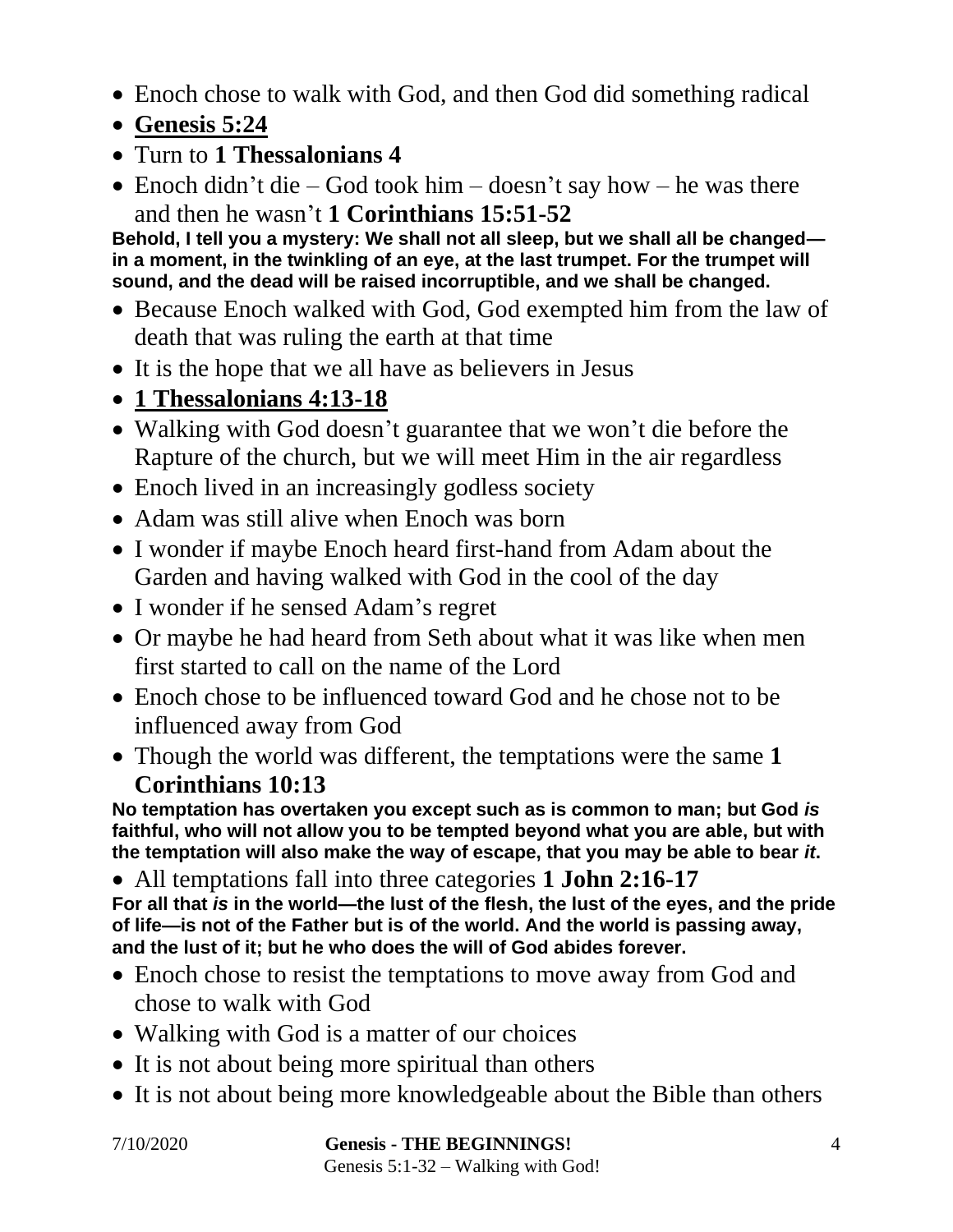- It is not about being more holy than others
- It is about making choices that draw you closer to God
- Life is filled with choices little seemingly unimportant ones to huge life-altering ones
- Every choice is a choice toward walking with God or walking the way of Cain
- The first step to walking with God is **Sanctify your Choices!**
- The word 'sanctify' means to set apart as holy unto God for His purposes
- It means that you look at every choice as something God can use for His glory, blessing others, and growing faith
- When I say every choice, I mean every choice even choosing where you have lunch after church can be set apart to God
- What does that look like?
- Second step to walking with God **Commune with God about your Choices!**
- The only person who can tell you how to choose in a way that draws you closer to God is God Himself
- We must bring our choices before Him
- Lunch "Lord, the world may view my choice of where to have lunch as unimportant, but I know that every choice I make is important. Where can I take my family that best glorifies you, blesses them, and grows faith?"
- For me, that usually ends up choosing something that blesses others
- I rarely pick a restaurant that I want to go to
- The better you know God's Word, the more you are able to commune with God regarding your choices
- Sometimes choices are not as simple as where to go to lunch and communing with God does not make it any clearer which way you should go
- The third step to walking with God **Involve God's people in the Choice!**
- In Paul's first letter to the Corinthians he criticized them because they were suing each other